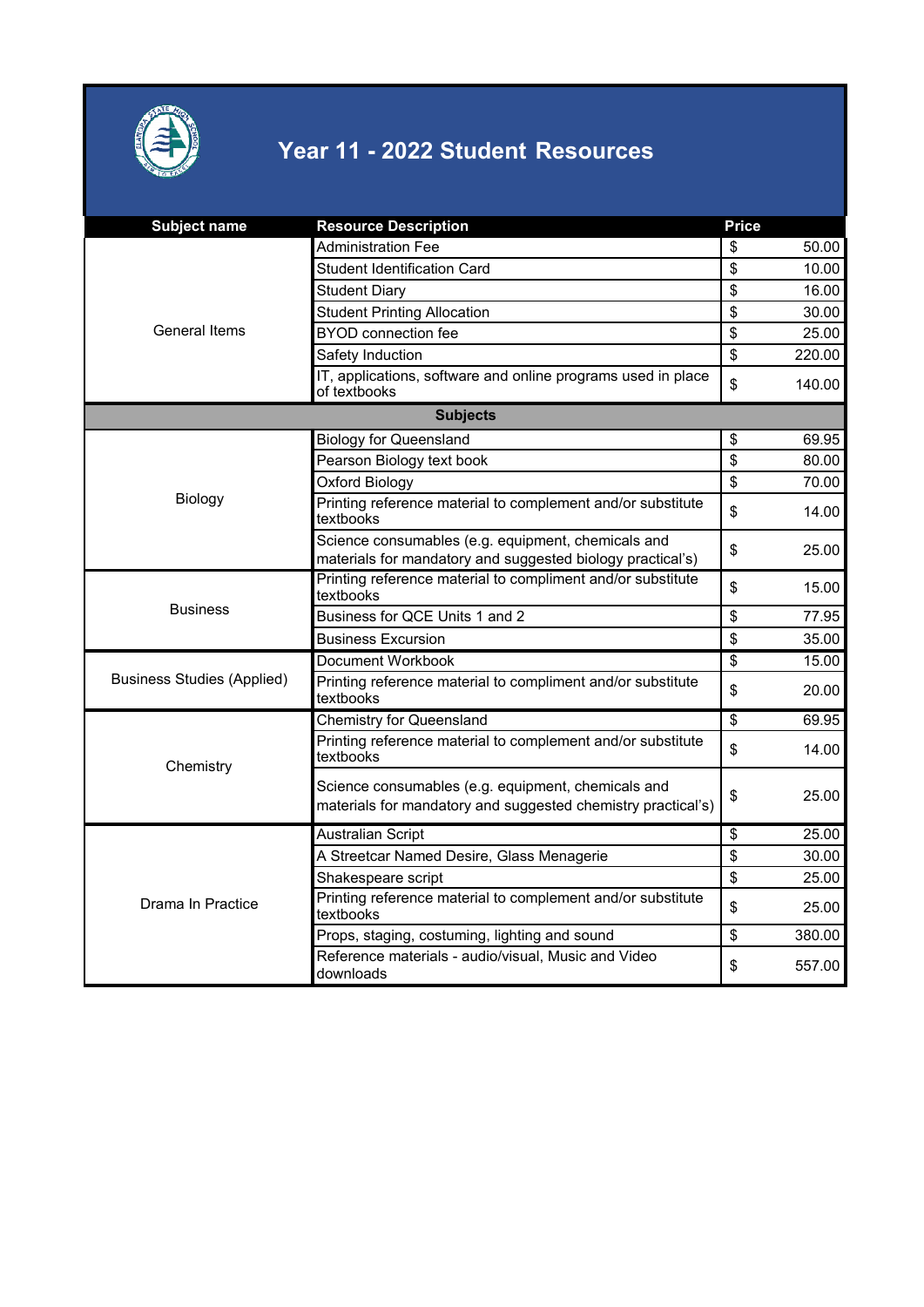

| <b>Subject name</b>         | <b>Resource Description</b>                                                                     | <b>Price</b> |        |  |
|-----------------------------|-------------------------------------------------------------------------------------------------|--------------|--------|--|
| English                     | Australian Students' Thesaurus                                                                  | \$           | 37.95  |  |
|                             | Macquarie Dictionary                                                                            | \$           | 10.00  |  |
|                             | Selection of novels (2) from collection*                                                        | \$           | 40.00  |  |
|                             | Plays - selection of Shakespearean titles - ave. price*                                         | \$           | 24.95  |  |
|                             | Short story anthology (2)*                                                                      | \$           | 20.00  |  |
|                             | Film/media resources                                                                            | \$           | 50.00  |  |
|                             | Printing reference material to compliment and/or substitute<br>textbooks                        | \$           | 24.00  |  |
|                             | *parents given specific titles at start of the year                                             |              |        |  |
|                             | Australian Students' Thesaurus                                                                  | \$           | 37.95  |  |
|                             | Macquarie Dictionary                                                                            | \$           | 10.00  |  |
|                             | Selection of novels (3) - average price \$20 each*                                              | \$           | 60.00  |  |
|                             | Poetry books - various titles - ave. price*                                                     | \$           | 25.00  |  |
|                             | Plays -various titles - ave. price*                                                             | \$           | 25.00  |  |
| English Literature          | Plays - selection of Shakespearean titles - ave. price*                                         | \$           | 24.95  |  |
|                             | Short Stories - various titles - ave. price*                                                    | \$           | 20.00  |  |
|                             | Film, media and television resources                                                            | \$           | 50.00  |  |
|                             | Printing reference material to compliment and/or substitute<br>textbooks and Assessment         | \$           | 24.00  |  |
|                             | *parents given specific titles at start of the year                                             |              |        |  |
|                             | Australian Students' Thesaurus                                                                  | \$           | 37.95  |  |
|                             | Macquarie Dictionary                                                                            | \$           | 10.00  |  |
|                             | Selection of Texts                                                                              | \$           | 30.00  |  |
|                             | Plays -various titles - ave. price*                                                             | \$           | 25.00  |  |
| <b>Essential English</b>    | Short Stories - various titles - ave. price*                                                    | \$           | 20.00  |  |
|                             | Film, media and television resources                                                            | \$           | 50.00  |  |
|                             | Printing reference material to complement and/or substitute<br>textbooks                        | \$           | 24.00  |  |
|                             | *parents given specific titles at start of the year                                             |              |        |  |
|                             | Senior Geography 1                                                                              | \$           | 89.95  |  |
| Geography                   | Senior Geography 2                                                                              | \$           | 89.95  |  |
|                             | Printing reference material to compliment and/or substitute<br>textbooks                        | \$           | 30.00  |  |
| Health & Physical Education | QLD Senior Physical Education Textbook (Oxford Teacher<br>Resource)                             | \$           | 86.95  |  |
|                             | Class Resources (eg. Sporting equipment, balls, rackets,<br>markers, protective equipment etc). | \$           | 40.00  |  |
|                             | <b>Electronic Tracking Devices</b>                                                              | \$           | 299.00 |  |
|                             | Printing reference material to compliment and/or substitute<br>textbooks                        | \$           | 15.00  |  |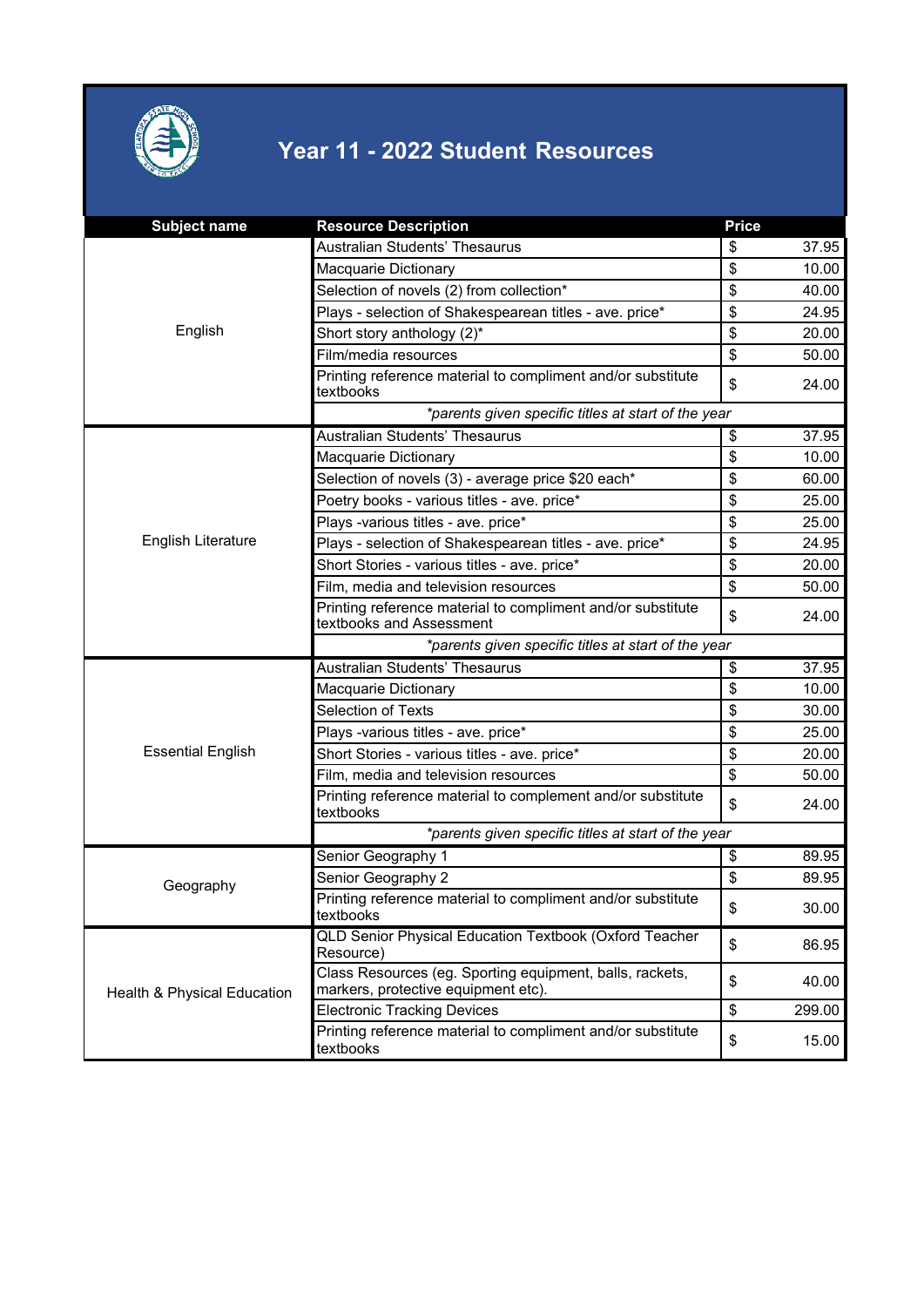

| <b>Subject name</b>                                          | <b>Resource Description</b>                                                                                                                                                      | <b>Price</b> |       |
|--------------------------------------------------------------|----------------------------------------------------------------------------------------------------------------------------------------------------------------------------------|--------------|-------|
| History - Ancient                                            | Ancient & Medieval History - Archaeology                                                                                                                                         | \$           | 60.00 |
|                                                              | Ancient & Medieval History - Personalities                                                                                                                                       | \$           | 60.00 |
|                                                              | <b>Ancient Greece for Senior Students</b>                                                                                                                                        | \$           | 45.95 |
|                                                              | Printing reference material to compliment and/or substitute<br>textbooks                                                                                                         | \$           | 24.00 |
| History - Modern                                             | Inquiry 1                                                                                                                                                                        | \$           | 75.95 |
|                                                              | Inquiry 2                                                                                                                                                                        | \$           | 75.95 |
|                                                              | Global Voices 1                                                                                                                                                                  | \$           | 69.95 |
|                                                              | Global Voices 2                                                                                                                                                                  | \$           | 69.95 |
|                                                              | Printing reference material to compliment and/or substitute<br>textbooks                                                                                                         | \$           | 24.00 |
| <b>Information Communication</b><br>Technology (ICT) Applied | Class consumables, USB                                                                                                                                                           | \$           | 20.00 |
|                                                              | Investigating Legal Studies for QLD Textbook                                                                                                                                     | \$           | 79.95 |
|                                                              | Legal Studies for Qld Units 1 and 2                                                                                                                                              | \$           | 80.00 |
| <b>Legal Studies</b>                                         | <b>Law Courts Excursion</b>                                                                                                                                                      | \$           | 30.00 |
|                                                              | Printing reference material to compliment and/or substitute<br>textbooks                                                                                                         | \$           | 24.00 |
|                                                              | Cambridge Essential Mathematics Unit 1 & 2                                                                                                                                       | \$           | 74.95 |
| <b>Mathematics - Essential</b>                               | Printing reference material to complement and/or substitute<br>textbooks                                                                                                         | \$           | 24.00 |
|                                                              | Class Resources (e.g. dice, manipulatives, rulers,<br>protractors, geometric solids, scales, rolling rulers, maps,<br>trundle wheels, clinometers, graph paper, student folders) | \$           | 40.00 |
|                                                              | Cambridge General Maths Unit 1 & 2                                                                                                                                               | \$           | 74.95 |
|                                                              | Scientific Calculator - Casio fx 82AU                                                                                                                                            | \$           | 30.00 |
| Mathematics - General                                        | Class Resources (e.g. dice, manipulatives, rulers,<br>protractors, geometric solids, scales, rolling rulers, maps,<br>trundle wheels, clinometers, graph paper, student folders) | \$           | 40.00 |
|                                                              | Printing reference material to complement and/or substitute<br>textbooks                                                                                                         | \$           | 24.00 |
| Mathematics - Methods                                        | Printing reference material to complement and/or substitute<br>textbooks                                                                                                         | \$           | 24.00 |
|                                                              | New Centaury Physics for Queensland                                                                                                                                              | \$           | 69.95 |
| Physics                                                      | Printing reference material to complement and/or substitute<br>textbooks                                                                                                         | \$           | 15.00 |
|                                                              | Science consumables (e.g. equipment, chemicals and<br>materials for mandatory and suggested physics practical's)                                                                 | \$           | 25.00 |
|                                                              | Oxford Psychology Digital Renewals                                                                                                                                               | \$           | 5.00  |
| Psychology                                                   | Oxford Psychology Units 1 and 2                                                                                                                                                  | \$           | 80.00 |
|                                                              | Consumables (e.g. equipment, chemicals and materials for<br>mandatory and suggested psychology practical's)                                                                      | \$           | 10.00 |
|                                                              | Printing reference material to complement and/or substitute<br>textbooks                                                                                                         | \$           | 14.00 |
|                                                              | <b>Risk Assessment</b>                                                                                                                                                           | \$           | 50.00 |